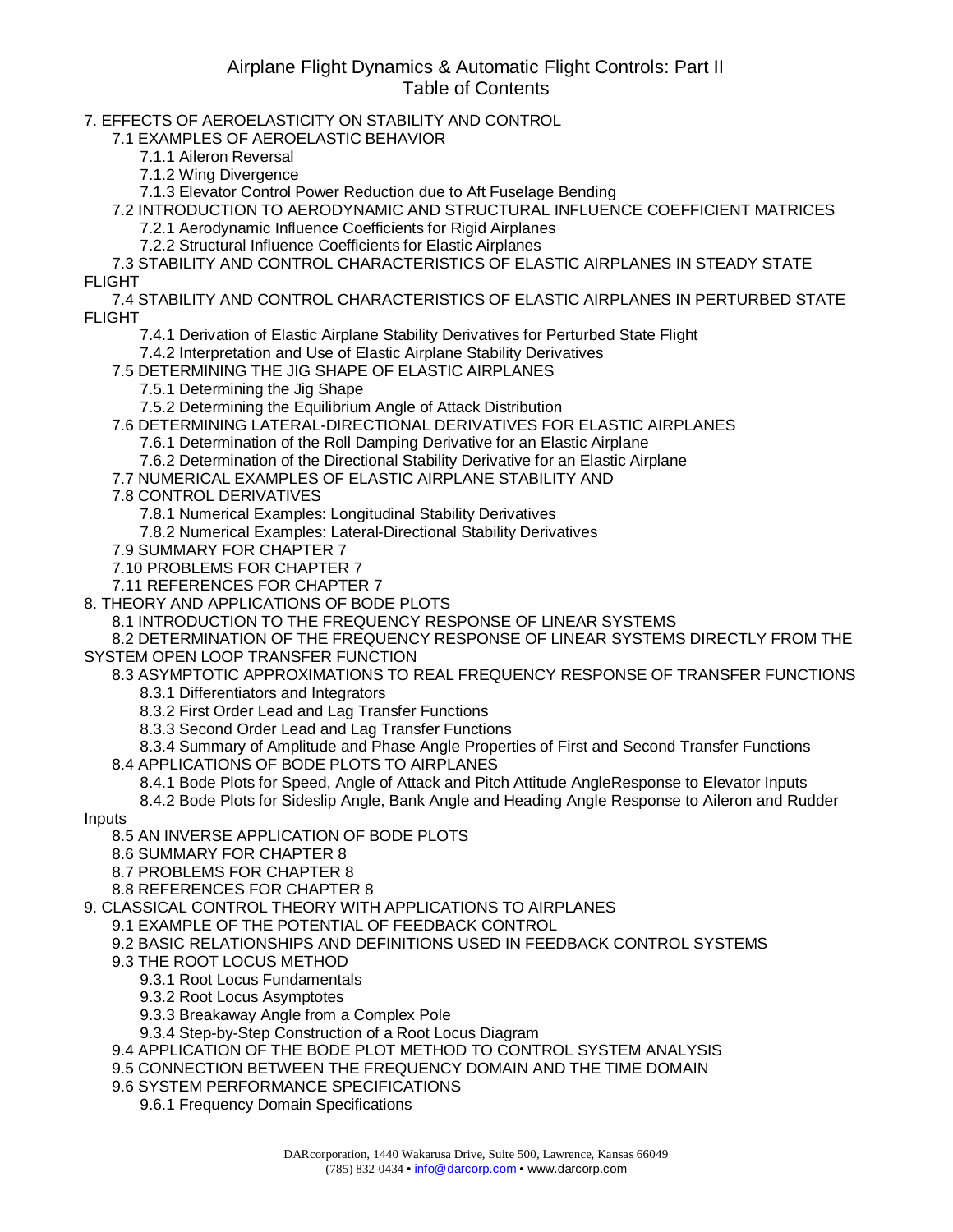## Airplane Flight Dynamics & Automatic Flight Controls: Part II Table of Contents

9.6.2 Time Domain Specifications 9.6.3 Error and Error Constant Specifications 9.6.3.1 Error characteristics of unity negative feedback systems 9.6.3.2 Error characteristics of general systems 9.6.4 System Sensitivity 9.7 SOME FEEDBACK CONTROL SYSTEM DESIGN APPLICATIONS 9.7.1 A Multiple Feedback Loop System: Pole Assignment 9.7.2 Setting System Gain to Achieve a Specified Damping Ratio 9.7.3 Setting Gain to Achieve a Specified Gain Margin and Position Error Constant 9.7.4 Finding Lag Compensation to Alter the Breakaway Angle from Complex Poles 9.7.5 Finding a Lead-Lag Compensator to Increase System Gain Margin 9.7.6 Using Cancellation Compensation to Achieve Better Closed Loop Characteristics 9.7.7 Root Contours for Variable Poles 9.7.8 Root Contours for Variable Zeros 9.8 SUMMARY FOR CHAPTER 9 9.9 PROBLEMS FOR CHAPTER 9 9.10 REFERENCES FOR CHAPTER 9 10. ANALYSIS OF AIRPLANE PLUS PILOT AS A CLOSED LOOP CONTROL SYSTEM 10.1 THE HUMAN PILOT TRANSFER FUNCTION 10.2 PILOT CONTROL OF BANK ANGLE 10.2 PILOT CONTROL OF PITCH ATTITUDE ANGLE 10.4 SUMMARY FOR CHAPTER 10 10.5 PROBLEMS FOR CHAPTER 10 10.6 REFERENCES FOR CHAPTER 10 11. STABILITY AUGMENTATION AND AUTOMATIC FLIGHT CONTROL SYSTEMS 11.1 YAW DAMPERS 11.2 PITCH DAMPERS 11.3 STATIC STABILITY AUGMENTATION SYSTEMS 11.3.1 Angle-of-attack Feedback to the Longitudinal Controls 11.3.2 Load Factor Feedback to the Longitudinal Controls 11.3.3 Sideslip Feedback to the Directional Controls 11.4 BASIC AUTOPILOT SYSTEMS 11.5 BASIC LONGITUDINAL AUTOPILOT MODES 11.5.1 Pitch Attitude Hold Mode 11.5.2 Altitude Hold Mode 11.5.3 Airspeed or Mach Number Hold Mode 11.5.3.1 Airspeed hold mode using autothrottles 11.5.3.2 Airspeed hold mode using speedbrakes 11.5.3.3 Mach hold using the elevator 11.5.3.4 Mach tuck control (Mach trim) 11.5.4 Control Wheel Steering Mode 11.6 BASIC LATERAL-DIRECTIONAL AUTOPILOT MODES 11.6.1 Bank Angle Hold Mode 11.6.2 Heading Angle Hold Mode 11.6.3 Turn Rate Mode at Constant Speed and Altitude 11.6.4 Turn Coordination (Zero Lateral Acceleration) 11.7 LONGITUDINAL NAVIGATION MODES 11.7.1 Approach Categories and Guidance 11.7.2 Glideslope Hold Mode 11.7.3 Automatic Flare Mode 11.8 LATERAL-DIRECTIONAL NAVIGATION MODES 11.8.1 Localizer Hold Mode 11.8.2 V.O.R. Hold Mode 11.9 MULTIPLE LOOP, MULTIPLE VARIABLE CONTROL SYSTEMS 11.10 SEPARATE SURFACE CONTROL SYSTEMS 11.10.1 Introduction and Definitions